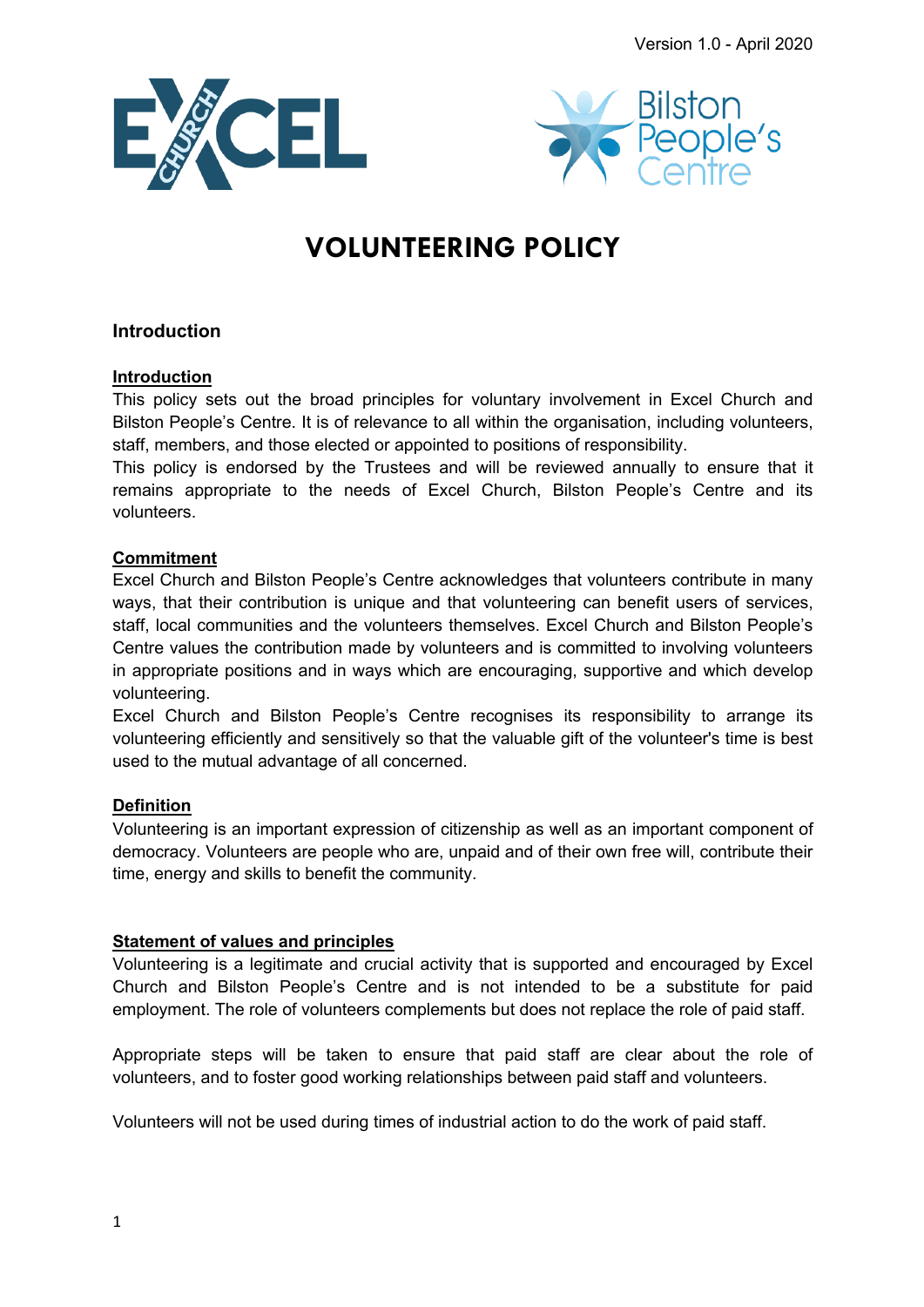The volunteer role is a gift relationship, binding only in honour, trust and mutual understanding. No enforceable obligation, contractual or otherwise, can be imposed on volunteers to attend, give or be set a minimum amount of time to carry out the tasks involved in their voluntary activity. Likewise the organisation cannot be compelled to provide either regular tasks, payment or other benefit for any activity undertaken by the volunteer.

Although volunteers offer time freely and willingly without binding obligation, there is a presumption of mutual support and reliability. Reciprocal expectations are acknowledged – both of what the organisation expects of volunteers and what volunteers expect of the organisation.

## **Volunteer Co-ordination**

All volunteers will have a nominated member of staff or volunteer to offer guidance and advice to help the volunteer carry out tasks effectively. The nominated lead will normally be the department lead for the area in which they are volunteering. Volunteers will be informed of who to contact to receive support and guidance.

The nominated post holders with overall responsibility for the development of voluntary activities within the organisation are Derek Dudfield Senior Pastor and Trisha Gallardo, Centre Development Manager. They are responsible for the management and welfare of the organisation's volunteers.

## **Recruitment & Selection**

Excel Church and Bilston People's Centre are committed to equal opportunities and believe that volunteering should be open to all regardless of race, gender, religion, sexual orientation, political beliefs or offending background that does not create a risk to vulnerable groups including children. However there will be some volunteering positons within Excel Church and Bilston People's Centre that can only be filled by a Christian due to the nature of the service/activities being provided.

The acceptance of volunteer assistance for a particular role is made on merit, the sole selection criterion being the individual's suitability to carry out agreed tasks. Information about the volunteer not relevant to the performance of the volunteering tasks concerned will be disregarded by the organisation in terms of recruitment and selection.

Volunteering opportunities will be widely promoted in ways that makes them accessible to all members of the community.

Volunteers who are considered unsuitable for a particular task will either be offered alternative voluntary involvement with the organisation or referred to the nearest Volunteer Centre.

To determine suitability where appropriate volunteers will be invited to attend an informal interview and may be asked to provide a reference. If the volunteer will be carrying out activities with vulnerable groups (children and/or adults) the volunteer may be asked to undergo an enhanced Disclosure and Barring Services (DBS) check. More detailed information will be made available specific to legislative requirements and to the particular volunteer position. More detailed information will be made available specific to legislative requirements and to the particular volunteer position.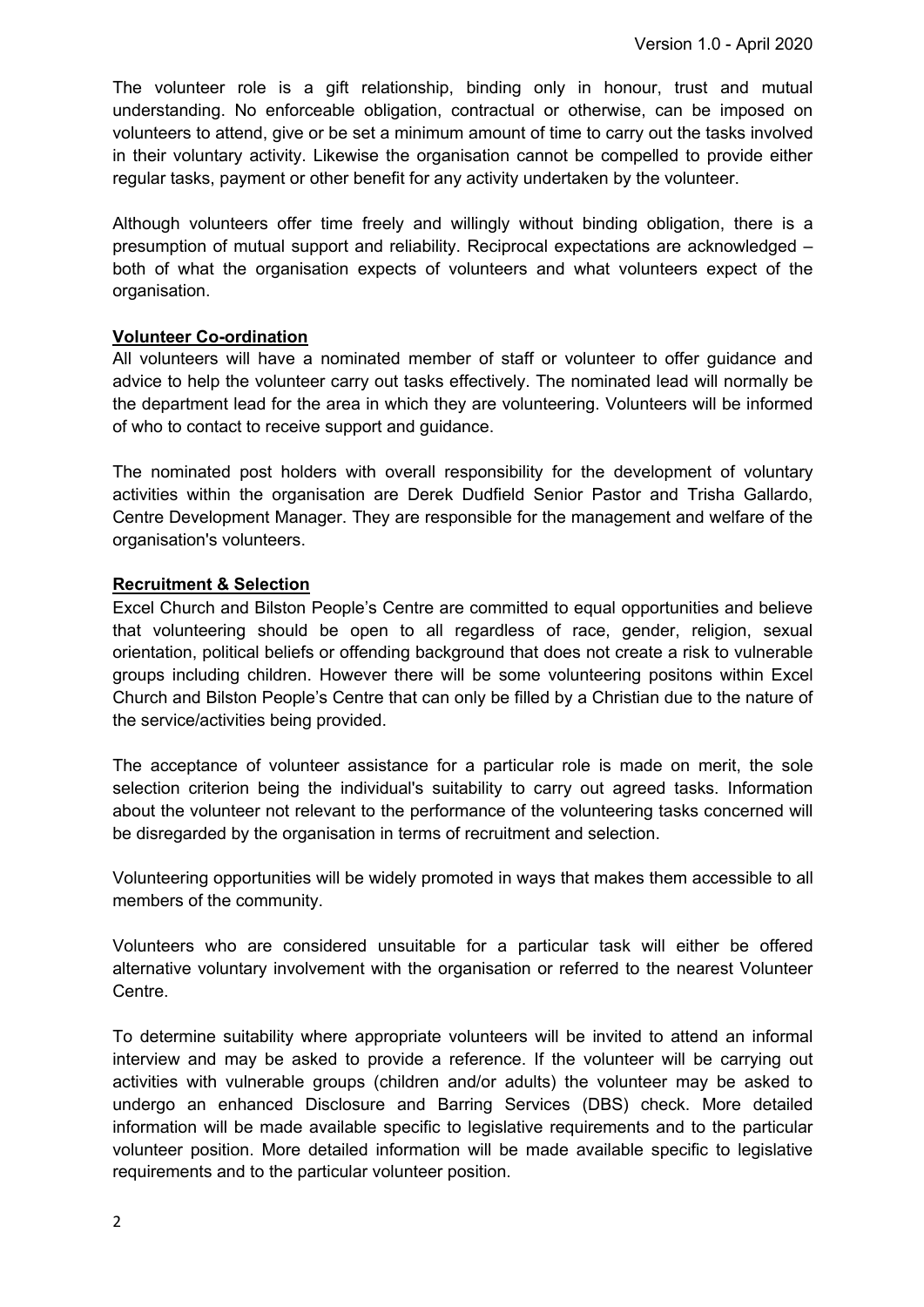Volunteers will have a clear and concise task description and will be made aware of the expectations linked to the volunteering position. The task description and expectations will be reviewed annually or sooner if required. The task description will be prepared in conjunction with the volunteer and their department lead.

New volunteers will be properly inducted into the organisation.

Volunteers will be properly briefed about the activities to be undertaken and given all the necessary information to enable them to perform with confidence.

## **Training & Development**

All volunteers will be made aware of and have access to all the organisation's relevant policies, including those relating to volunteering, health & safety, safeguarding vulnerable groups and equal opportunities.

The development of training and support for volunteers is a high priority for the organisation in order to equip them with the necessary information and skills to carry out their tasks. It will be the responsibility of the designated person referred to above to see that this training is provided. It is the responsibility of the volunteer to attend relevant training.

## **Support, Guidance and Recognition**

Volunteers will have a named person to whom they can take their volunteering concerns and seek guidance and support.

Volunteers will have access to regular support and guidance. This will enable both the volunteer and the department lead to identify, monitor and evaluate the volunteer's involvement, recognise achievements and identify individual training needs, including that relevant to their particular volunteering role and to their wider personal development.

Volunteers will be given the opportunity, where relevant, to share their views and opinions with the organisation's wider staff, at departmental meetings etc.

Excel Church and Bilston People's Centre will seek to give formal recognition of the contribution of the organisation's volunteers including public notes of thanks and celebration events.

#### **Expenses**

Excel Church and Bilston People's Centre have a significant number of volunteers and are therefore unable to routinely reimburse expenses incurred in travelling to and from the place of volunteering. Volunteers can submit a written request to Derek Dudfield for travelling expenses to be reimbursed if the lack of travelling expenses prevents them from volunteering.

Expenditure incurred as part of the volunteering role e.g. equipment required to fulfil the role with be reimbursed on the production of receipts.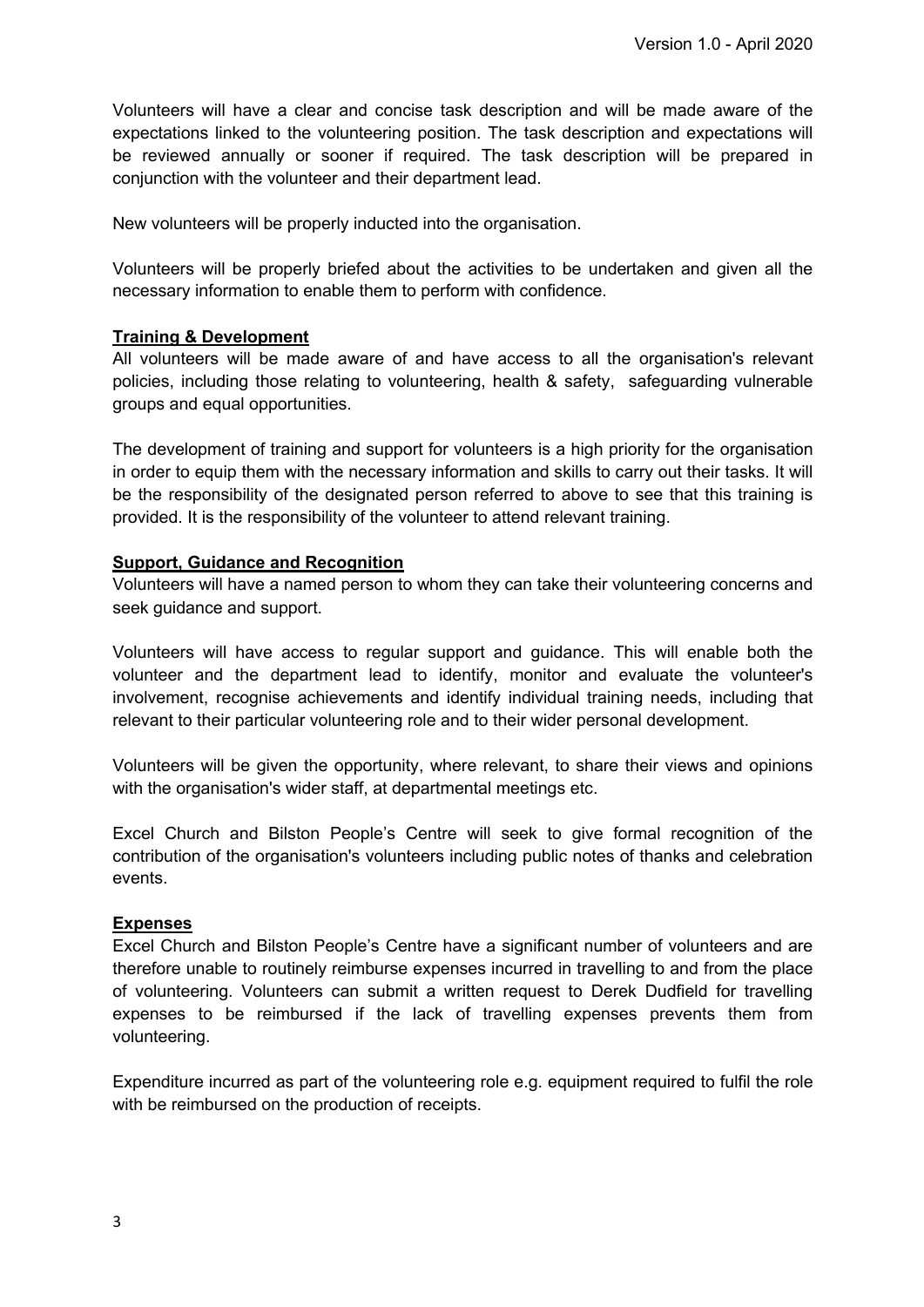## **Insurance**

The organisation's liability insurance policies include the activities of volunteers and liability towards them.

The organisation does not insure the volunteer's personal possessions against loss or damage

#### **Confidentiality**

The organisation will advise the volunteer on its confidentiality policy and procedures, where relevant. This would include those relating to personal information held by the organisation relating to the volunteer.

#### **Settling Differences**

The organisation aims to treat all volunteers fairly, objectively and consistently. The organisation seeks to ensure that volunteers' views are heard, noted and acted upon promptly and aim for a positive and amicable solution based on the organisation's guidelines for settling differences.

The designated officers referred to above are responsible for handling problems regarding volunteer complaints or conduct and these should be referred to them. In the event of a problem, all relevant facts should be obtained as quickly as possible. Support will be provided by the organisation to the volunteer while it endeavours to resolve the problem in an informal manner. If an informal resolution proves impossible, the organisation's wider grievance or complaints policies and procedures (which include volunteers) will be referred to. If a volunteer's behaviour is repeatedly or seriously unacceptable, they may be asked to change their role, or to cease volunteering.

#### **Rights and Responsibilities**

The organisation recognises the rights of volunteers to:

- know what is (and what is not) expected of them
- have adequate support in their volunteering
- receive appreciation
- volunteer in a safe environment
- be insured
- know their rights and responsibilities if something goes wrong
- receive reimbursement for expenditure incurred whilst fulfilling their volunteering role excluding travelling expenses
- receive appropriate training
- be free from discrimination
- be offered the opportunity for personal development

The organisation expects volunteers to:

- be reliable
- be honest
- respect confidentiality
- make the most of training and support opportunities